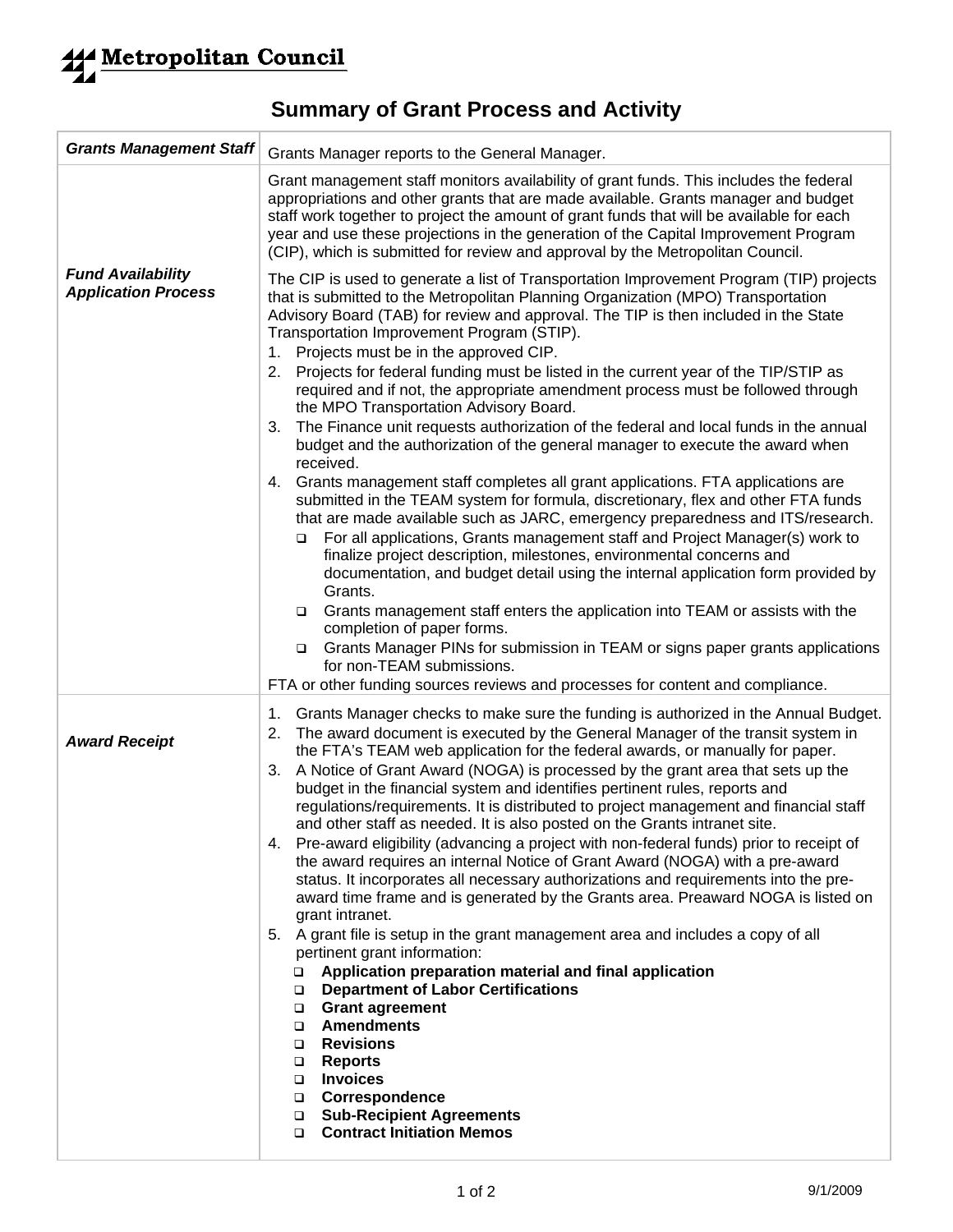| <b>Award Administration</b> | Contract Initiation Memos provide project, Finance and Grants staff a tool to review and<br>approve expenditures for allowability and fund availability.                                                                                             |
|-----------------------------|------------------------------------------------------------------------------------------------------------------------------------------------------------------------------------------------------------------------------------------------------|
|                             | Grant status reports provide the information on grant balances needed for expenditure<br>review and approval and for tracking of fund balances.                                                                                                      |
|                             | Needed revisions, amendments or approvals are communicated and/or requested<br>through the grants management area to the FTA or other appropriate organization.                                                                                      |
|                             | ECHO draws are initiated and tracked by the grant accountant. Other methods of<br>drawing funds/invoicing are also completed by the grant accountant as specified by the<br>funding source award document.                                           |
|                             | Revenue is recognized in the grant fund as it is received.                                                                                                                                                                                           |
|                             | Subrecipients have processes and regulations flowed through to them and monitored by<br>Council staff, including project manager, Grants unit, Procurement, DBE and Audit.                                                                           |
| <b>Reporting</b>            | Quarterly Financial reports are completed in TEAM by the grant accountant.<br>Quarterly Milestone Progress Reports are completed by the project managers with the<br>assistance of the grant specialist who submits the information via TEAM.        |
|                             | Any special reports required as part of the terms and conditions of the grant are<br>completed as needed                                                                                                                                             |
|                             | Final reports are completed during the close-out process.                                                                                                                                                                                            |
| <b>Close-out</b>            | The project manager and grant area monitor projects to appropriately begin close-<br>1.<br>out. Close-out begins once all work activities under the grant are completed and is<br>completed within the following 90 days.                            |
|                             | 2. The grant accountant completes a final Financial Status Report in TEAM or on the<br>appropriate agency form for the funding source.                                                                                                               |
|                             | 3. Grant accountant completes a final budget revision in TEAM reflecting actual project<br>costs by scope and activity for FTA funds.                                                                                                                |
|                             | 4. Project manager with assistance of grant specialist completes a final narrative<br>Milestone Progress Report, including a discussion of each activity line item contained<br>in the final budget and list of equipment purchased under the grant. |
|                             | 5. Grants Manager sends a letter notifying FTA that the grant is ready for close-out,<br>including a request to deobligate any unexpended balance of Federal funds.                                                                                  |
|                             | 6. Any special reports required as part of the terms and conditions of the grant are<br>completed as needed.                                                                                                                                         |
|                             |                                                                                                                                                                                                                                                      |
|                             | 7. Internal deactivation of grant in financial systems and recording NOGA as closed on<br>the grants intranet.                                                                                                                                       |